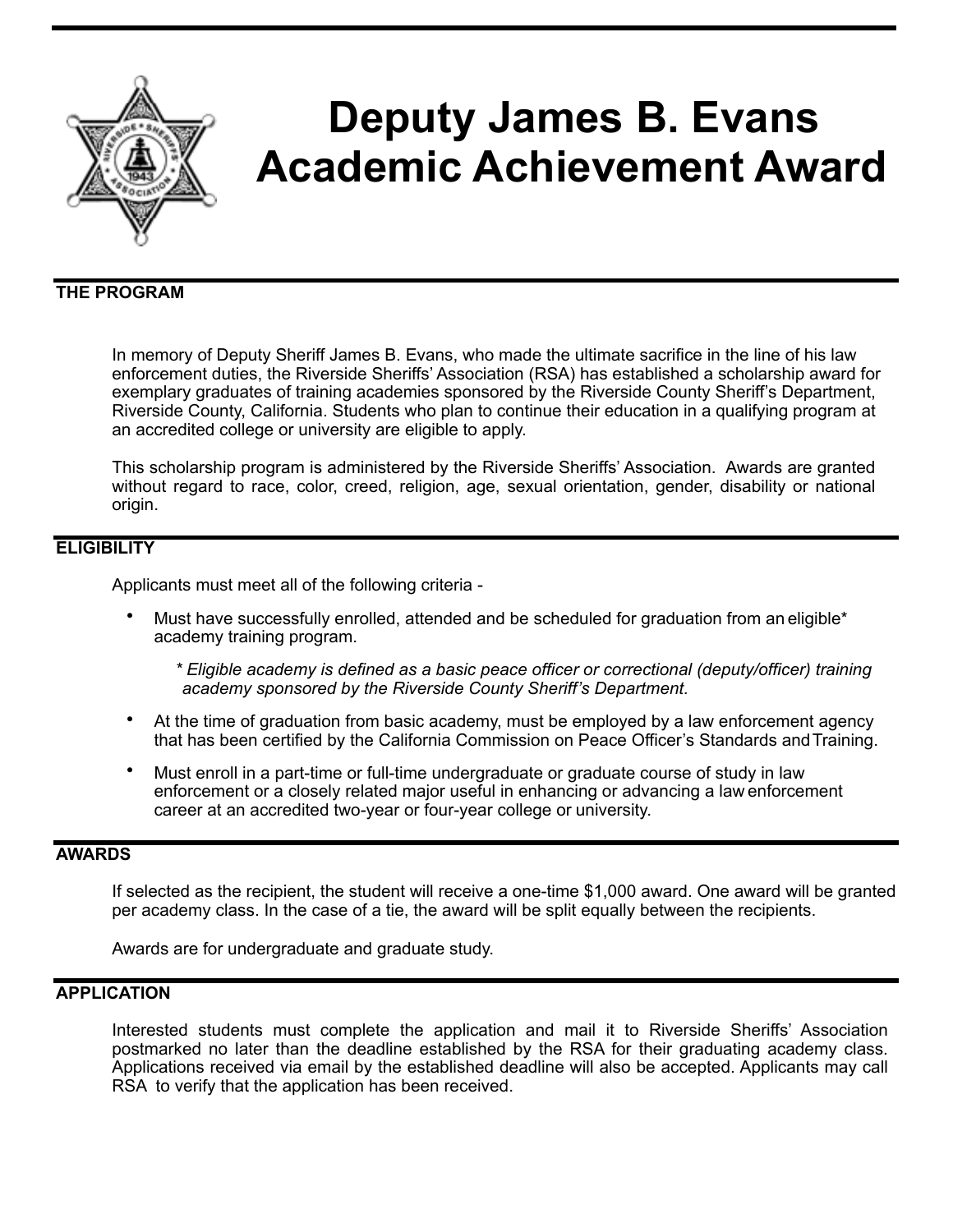Applicants are responsible for gathering and submitting all necessary information. Incomplete applications will not be evaluated. All information received is considered confidential and remains with RSA.

## **SELECTION OF RECIPIENTS**

The Riverside Sheriffs' Association will verify applicant academic academy scores with the Academy. The eligible applicant with the highest academic score in his/her academy class will be the scholarship recipient. Financial need is not considered.

All applicants agree to accept the decision as final.

The award recipient will be announced at the academy graduation ceremony. Not all applicants to the program will be selected as a recipient.

#### **PAYMENT OF SCHOLARSHIPS**

A check will be mailed to the recipient, and is made payable to the school for the student.

### **OBLIGATIONS**

Recipients are required to send Riverside Sheriffs' Association proof of enrollment in the qualifying program of study and to give notice of any changes in address, school enrollment, or other relevant information.

## **REVISIONS**

Riverside Sheriffs' Association reserves the right to review the conditions and procedures of this scholarship program and to make changes at any time including termination of the program.

#### **ADDITIONAL INFORMATION**

Questions regarding the scholarship program should be addressed to:

#### **RSA Deputy James B. Evans Academic Achievement Award**

 Riverside Sheriffs' Association 21810 Cactus Ave., Riverside, CA 92518

Telephone: (951) 653-5152 Email: julie@rcdsa.org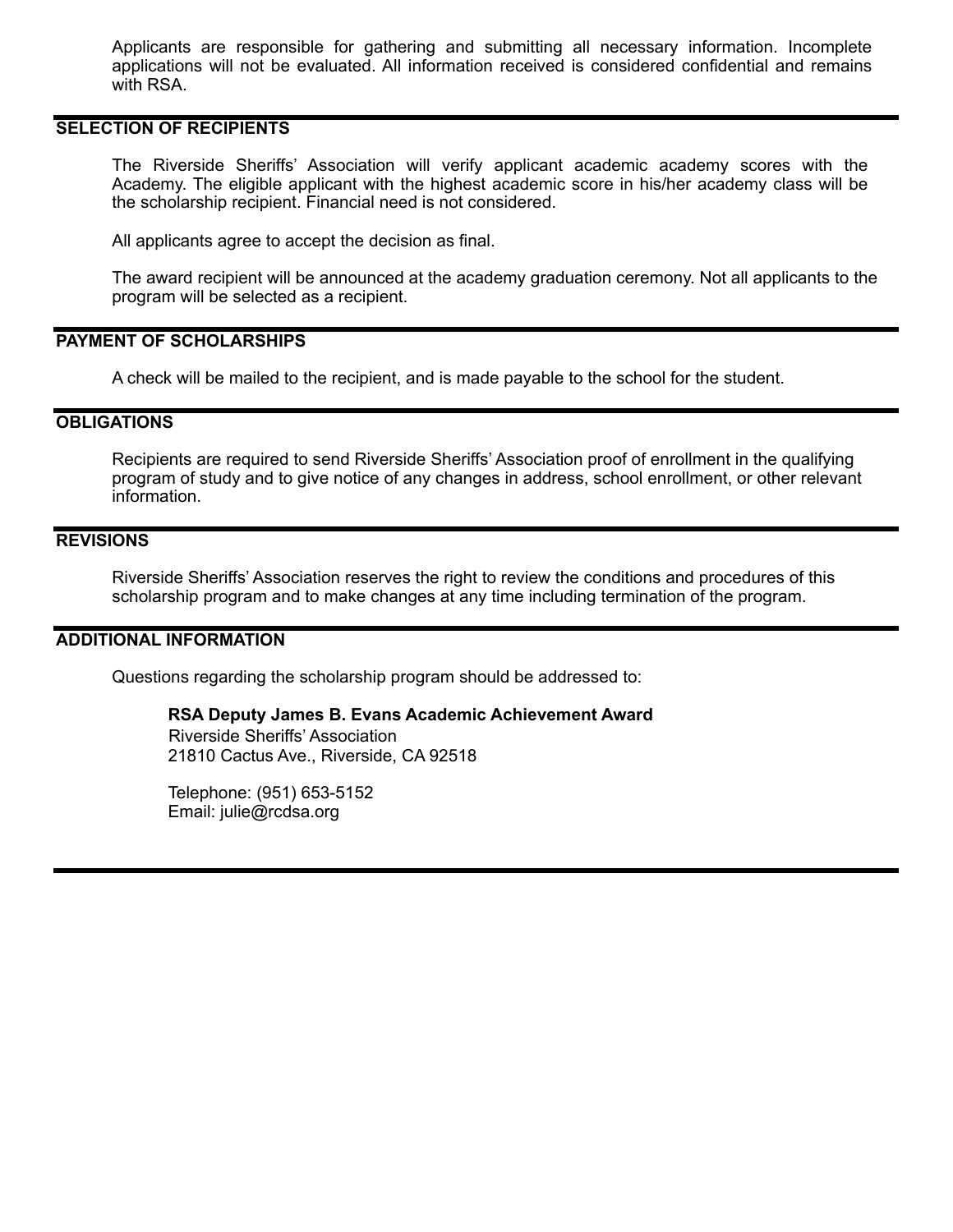

#### **TYPE OR PRINT ALL INFORMATION EXCEPT SIGNATURES**<br>Completeness and neatness ensure your application will be reviewed properly. **Application postmark deadline:** Consult the RSA for your class' date Completeness and neatness ensure your application will be reviewed properly.

| $1.D.$ #                                       | <b>ACADEMY</b>                                                                                                                                                                                                                       | <b>TOT</b>                            |                                                                                           |                                |  |  |
|------------------------------------------------|--------------------------------------------------------------------------------------------------------------------------------------------------------------------------------------------------------------------------------------|---------------------------------------|-------------------------------------------------------------------------------------------|--------------------------------|--|--|
|                                                |                                                                                                                                                                                                                                      | AL                                    |                                                                                           |                                |  |  |
|                                                |                                                                                                                                                                                                                                      |                                       |                                                                                           |                                |  |  |
| FOR RSA'SUSE ONLY                              |                                                                                                                                                                                                                                      |                                       |                                                                                           |                                |  |  |
|                                                |                                                                                                                                                                                                                                      |                                       |                                                                                           |                                |  |  |
|                                                |                                                                                                                                                                                                                                      |                                       |                                                                                           |                                |  |  |
| <b>APPLICANT</b><br><b>DATA</b>                |                                                                                                                                                                                                                                      |                                       |                                                                                           | Middle Initial _______________ |  |  |
|                                                | <b>Permanent Home</b>                                                                                                                                                                                                                |                                       |                                                                                           |                                |  |  |
|                                                |                                                                                                                                                                                                                                      |                                       |                                                                                           |                                |  |  |
|                                                |                                                                                                                                                                                                                                      |                                       |                                                                                           |                                |  |  |
|                                                | Telephone ( The Contract Contract Contract Contract Contract Contract Contract Contract Contract Contract Contract Contract Contract Contract Contract Contract Contract Contract Contract Contract Contract Contract Contract       |                                       |                                                                                           |                                |  |  |
|                                                | Email Address <b>Example 2018 Contract Contract Contract Contract Contract Contract Contract Contract Contract Contract Contract Contract Contract Contract Contract Contract Contract Contract Contract Contract Contract Con</b>   |                                       |                                                                                           |                                |  |  |
|                                                |                                                                                                                                                                                                                                      |                                       |                                                                                           |                                |  |  |
|                                                |                                                                                                                                                                                                                                      |                                       |                                                                                           |                                |  |  |
| <b>ACADEMY</b><br><b>DATA</b>                  |                                                                                                                                                                                                                                      |                                       |                                                                                           |                                |  |  |
|                                                |                                                                                                                                                                                                                                      |                                       |                                                                                           |                                |  |  |
|                                                | Academy Class Number__________This training academy is sponsored by the Riverside County Sheriff's Department. In Yes In No                                                                                                          |                                       |                                                                                           |                                |  |  |
|                                                |                                                                                                                                                                                                                                      |                                       |                                                                                           |                                |  |  |
|                                                |                                                                                                                                                                                                                                      |                                       |                                                                                           |                                |  |  |
| LAW<br><b>ENFORCEMENT</b><br><b>EMPLOYMENT</b> | Agency Name <b>Manual Contract Contract Contract Contract Contract Contract Contract Contract Contract Contract Contract Contract Contract Contract Contract Contract Contract Contract Contract Contract Contract Contract Cont</b> |                                       |                                                                                           |                                |  |  |
|                                                |                                                                                                                                                                                                                                      |                                       |                                                                                           |                                |  |  |
|                                                |                                                                                                                                                                                                                                      |                                       |                                                                                           |                                |  |  |
|                                                | This law enforcement agency is certified by the California Commission of Peace Officer's Standards and Training:<br>$\Box$ Yes<br>$\Box$ No                                                                                          |                                       |                                                                                           |                                |  |  |
|                                                |                                                                                                                                                                                                                                      |                                       |                                                                                           |                                |  |  |
| POST-<br><b>SECONDARY</b>                      | Name of postsecondary school you plan to attend. Use official school name. Do not use abbreviations.                                                                                                                                 |                                       |                                                                                           |                                |  |  |
|                                                |                                                                                                                                                                                                                                      |                                       |                                                                                           |                                |  |  |
| <b>SCHOOL</b><br>DATA                          |                                                                                                                                                                                                                                      | $City_$                               | the control of the control of the control of the control of the control of the control of | State                          |  |  |
|                                                | 2 yr. Community or Junior College                                                                                                                                                                                                    |                                       |                                                                                           |                                |  |  |
|                                                | 4 yr. College or University                                                                                                                                                                                                          |                                       |                                                                                           |                                |  |  |
|                                                | 2∃<br>ſП.<br>Year in school next year:                                                                                                                                                                                               | 3 <sup>1</sup><br>$\overline{4}$ 5 or | $\Box$ Graduate Study                                                                     |                                |  |  |
|                                                |                                                                                                                                                                                                                                      |                                       |                                                                                           |                                |  |  |
|                                                | Term Starts: Month________Day________Year________________Expected college graduation date: Month________Year__________                                                                                                               |                                       |                                                                                           |                                |  |  |
|                                                | Law enforcement related major or course of study: ______________________________                                                                                                                                                     |                                       |                                                                                           |                                |  |  |
|                                                | □<br>ш                                                                                                                                                                                                                               | □                                     | ◻<br>□                                                                                    |                                |  |  |
|                                                | Degree sought:<br>Master'<br>s.                                                                                                                                                                                                      | Bachelor                              | Certificate<br>Associate                                                                  |                                |  |  |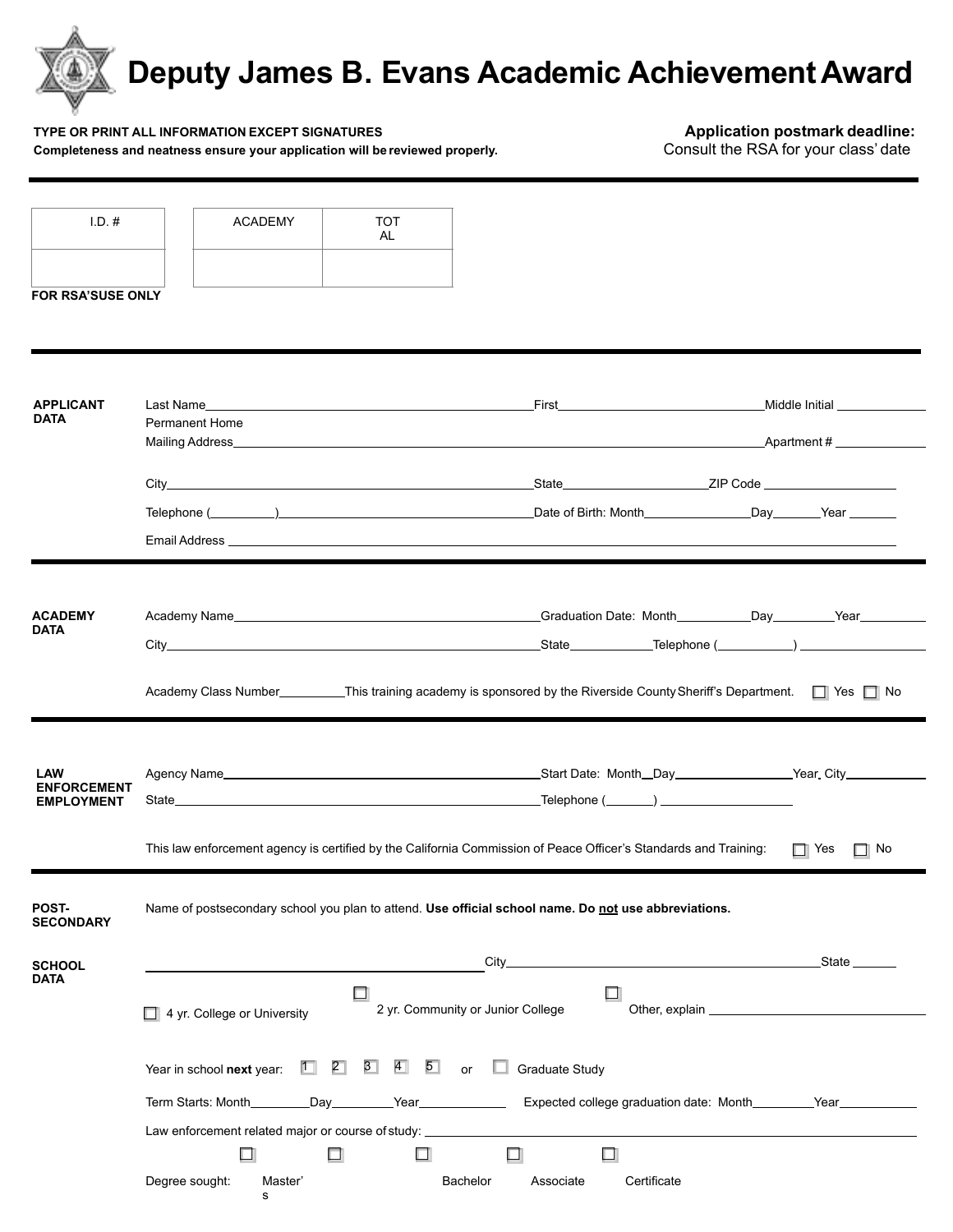| <b>APPLICATION</b><br><b>CHECKLIST</b> | The applicant is responsible for submitting all materials Riverside Sheriffs' Association on time. Incomplete applications will not be<br>evaluated. This application becomes complete and valid only when all of the following materials have been received.                                                                                                                                                                                                                                              |                                                                                                                                                                    |  |  |
|----------------------------------------|------------------------------------------------------------------------------------------------------------------------------------------------------------------------------------------------------------------------------------------------------------------------------------------------------------------------------------------------------------------------------------------------------------------------------------------------------------------------------------------------------------|--------------------------------------------------------------------------------------------------------------------------------------------------------------------|--|--|
|                                        |                                                                                                                                                                                                                                                                                                                                                                                                                                                                                                            | All materials must be addressed to:                                                                                                                                |  |  |
|                                        | <b>Student Application</b><br>Postmark deadline:<br>Consult the RSA for your class' date                                                                                                                                                                                                                                                                                                                                                                                                                   | Deputy James B. Evans Academic Achievement Award<br>Riverside Sheriffs' Association<br>21810 Cactus Ave.<br>Riverside, CA 92518<br>Or via email to julie@rcdsa.org |  |  |
| <b>CERTIFICATION</b>                   | l acknowledge decisions are final. I certify I meet eligibility requirements of the program as described in the guidelines and the<br>information provided is complete and accurate to the best of my knowledge. If requested, I will provide proof of information.<br>Falsification of information may result in termination of any award granted. I understand by signing this application, I give permission<br>for Academy officials to release my academic scores to Riverside Sheriffs' Association. |                                                                                                                                                                    |  |  |
|                                        | Applicant's Signature_                                                                                                                                                                                                                                                                                                                                                                                                                                                                                     | Date                                                                                                                                                               |  |  |